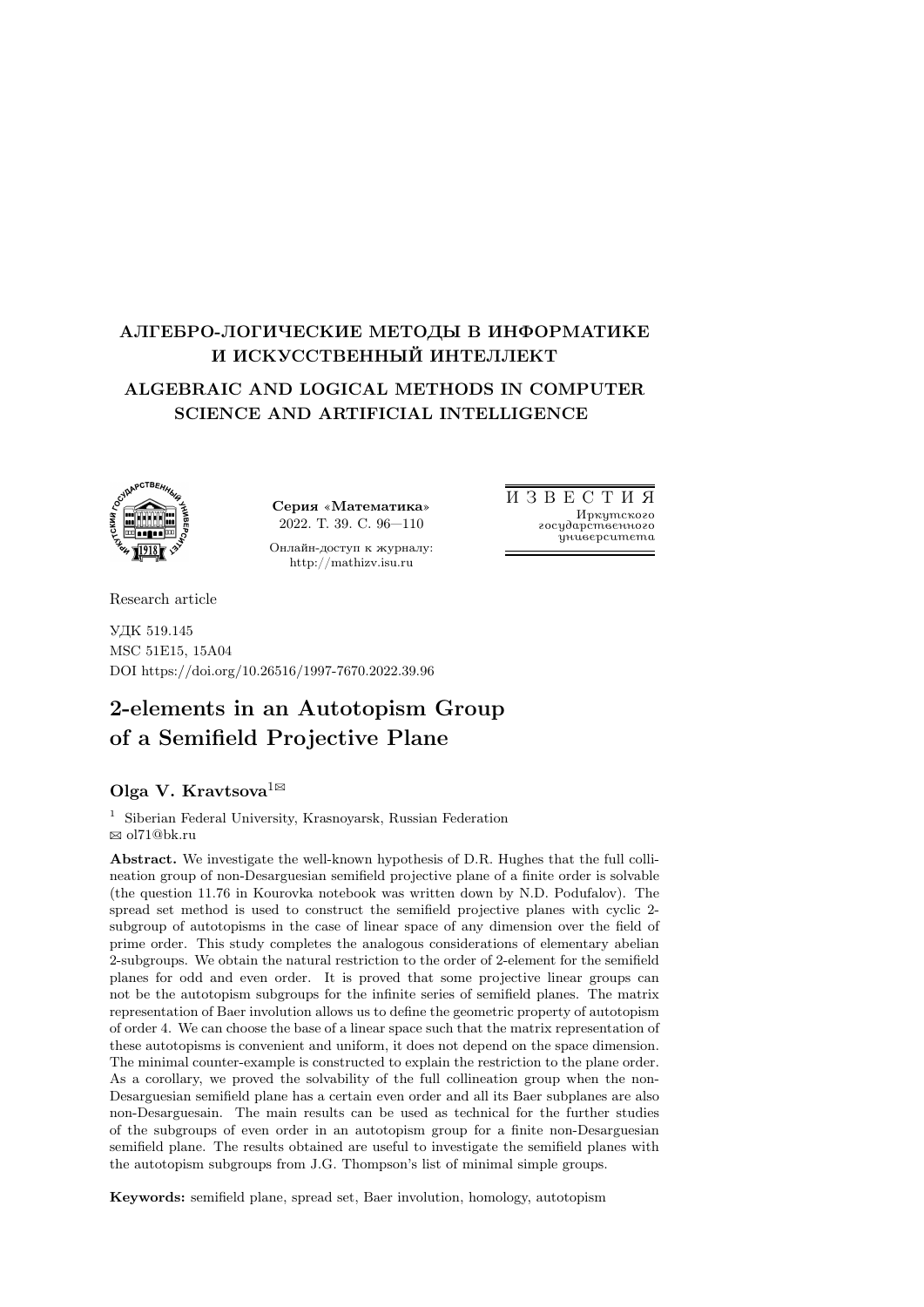Acknowledgements: The study was supported by the Russian Foundation for Basic Research (Project No. 19-01-00566 A.)

For citation: Kravtsova O. V.2-elements in an Autotopism Group of a Semifield Projective Plane. The Bulletin of Irkutsk State University. Series Mathematics, 2022, vol. 39, pp. 96–110. https://doi.org/10.26516/1997-7670.2022.39.96

Научная статья

## 2-элементы в группе автотопизмов полуполевой проективной плоскости

#### О. В. Кравцова $^{1\boxtimes}$

<sup>1</sup> Сибирский федеральный университет, Красноярск, Российская Федерация  $\boxtimes$  ol71@bk.ru

Аннотация. Изучается известная гипотеза Д. Хьюза 1959 г. о разрешимости полной группы автоморфизмов недезарговой полуполевой проективной плоскости конечного порядка (также вопрос 11.76 Н. Д. Подуфалова в Коуровской тетради). Мы применяем метод регулярного множества над полем простого порядка к построению полуполевых проективных плоскостей с циклическими 2-подгруппами автотопизмов, дополняя аналогичные исследования элементарных абелевых 2-подгрупп. Естественное ограничение на порядок 2-элемента получено для полуполевых плоскостей как нечетного, так и четного порядка. Выделена бесконечная серия полуполевых плоскостей, не допускающих подгрупп автотопизмов, изоморфных определенным проективным линейным группам. На основе ранее найденного матричного представления бэровских инволюций уточнен геометрический смысл автотопизмов порядка 4, получено их унифицированное матричное представление, не зависящее от размерности пространства. Построен минимальный контрпример, поясняющий ограничение на порядок плоскости в основном результате. Доказана разрешимость полной группы коллинеаций недезарговой полуполевой плоскости четного порядка с ограничением на ранг, все бэровские подплоскости которой также недезарговы. Основные доказанные результаты являются техническими и необходимы для дальнейшего изучения подгрупп четного порядка в группе автотопизмов конечной недезарговой полуполевой плоскости. Результаты могут быть использованы для изучения полуполевых плоскостей, допускающих подгруппы автотопизмов из списка Д. Г. Томпсона минимальных простых групп.

Ключевые слова: полуполевая плоскость, регулярное множество, бэровская инволюция, гомология, автотопизм

Благодарности: Работа выполнена при финансовой поддержке РФФИ (проект <sup>№</sup> 19-01-00566 A).

Ссылка для цитирования: Кравцова О. В. 2-элементы в группе автотопизмов полуполевой проективной плоскости // Известия Иркутского государственного университета. Серия Математика. 2022. Т. 39. C. 96–110. https://doi.org/10.26516/1997-7670.2022.39.96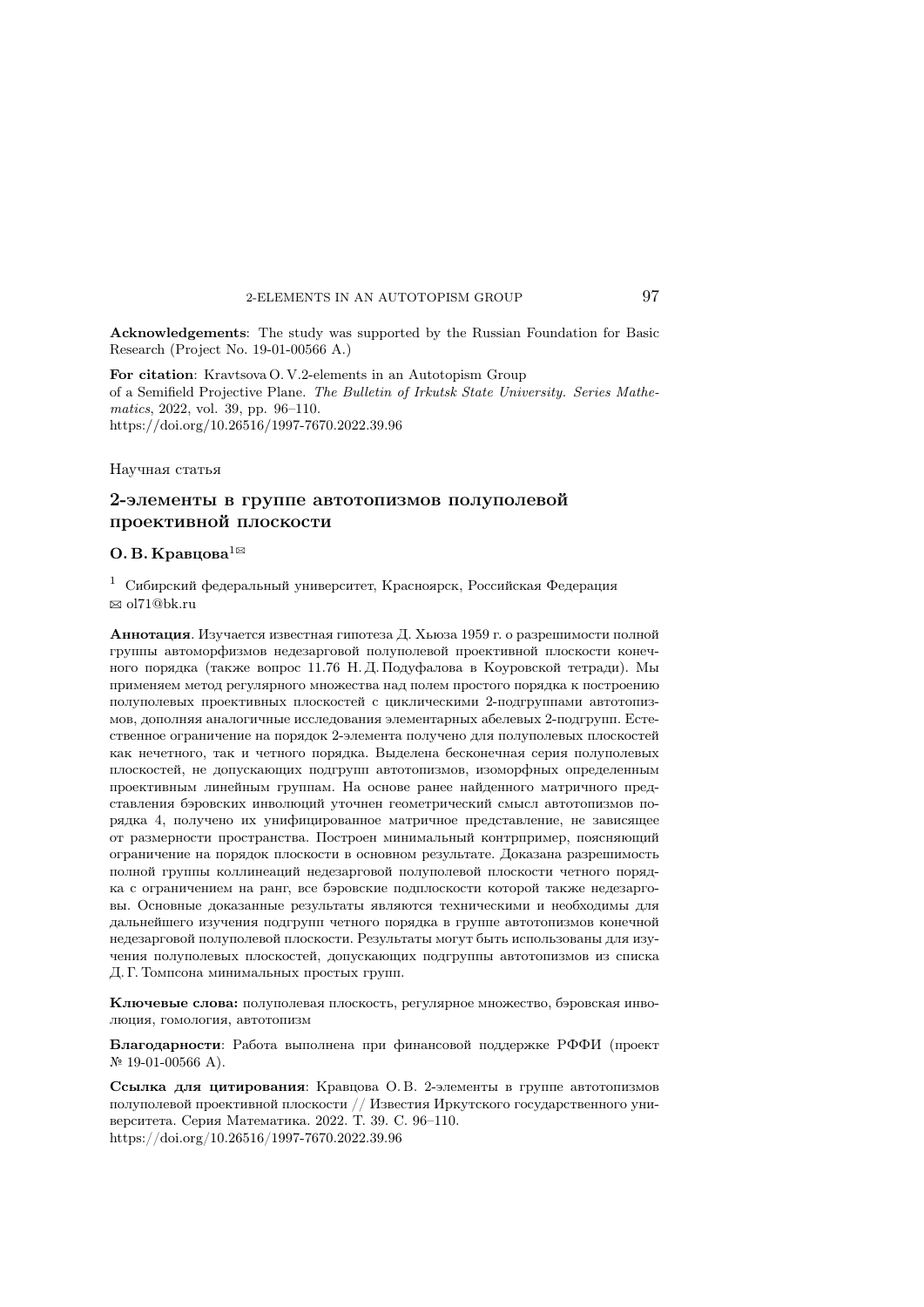### 1. Introduction

The study of finite semifields and semifield planes started more than a century ago with the first examples constructed by L.E. Dickson [4]. A semifield (term from 1965) is called a non-associative ring  $Q = (Q, +, \cdot)$ with identity where the equations  $ax = b$  and  $ya = b$  are uniquely solved for any  $a, b \in Q$ ,  $a \neq 0$ . The abcense of an associative law in a semifield leads to a number of anomalous properties in comparison with a field or a skewfield or even a near-field. Moreover, the coordinatization of points and lines of a finite projective plane by the semifield elements provides special geometric properties.

By the mid-1950s, some classes of finite semifield planes had been found. All of them had the common property that the collineation group (automorphism group) is solvable. So D.R. Hughes conjectured in 1959 in his report that any finite projective plane coordinatized by a non-associative semifield has the solvable collineation group. This hypothesis is presented in the monography [5] (p. 178); it is proved also that the hypothesis is reduced to the solvability of an autotopism group as a group fixing a triangle. The Hughes' problem attracted the interest of a wide range of researchers who proved the collineation group solvability for an extensive list of semifield planes with certain restrictions. Nevertheless, the general approach to solving the problem has not been developed. In 1990 the problem was written down by N.D. Podufalov in the Kourovka notebook (10), the question 11.76). Many later works implement the methods of a computer algebra where a solvability of an autotopism group is an additional result of constructing semifields and semifield planes of fixed orders.

We represent the approach to study Hughes' problem based on the classification of finite simple groups and theorem of J.G. Thompson on minimal simple groups. The spread set method allows us to identify the conditions when the semifield plane with certain autotopism subgroup exist. This method can be used also to construct examples, including computer calculations. The elimination of some groups from Thompson's list as autotopism subgroups allows us make progress in solving the problem.

It is shown by the author in [1; 7], that an autotopism of order two has the matrix representation convenient for calculations and reasoning. These marices are used further to represent the elementary abelian 2-subgroups of autotopisms [8]; it provides a natural connection of a plane order with 2-rank of autotopism group. As a corollary, we eliminate from possible autotopism subgroups of non-Desarguesian semifield plane of order  $p^N$  ( $p$ is prime,  $N = 2^m \cdot s$ , s is odd) the Suzuki group series  $Sz(2^{2n+1})$  for  $n > m$ .

Here we use the spread set method to state the natural restriction to the order of 2-elements in an autotopism group. The main resulte is presented in the theorem 1. The proof is based on a concretization of a geometric sense of autotopisms of order 2 and 4, it uses also the matrix representation of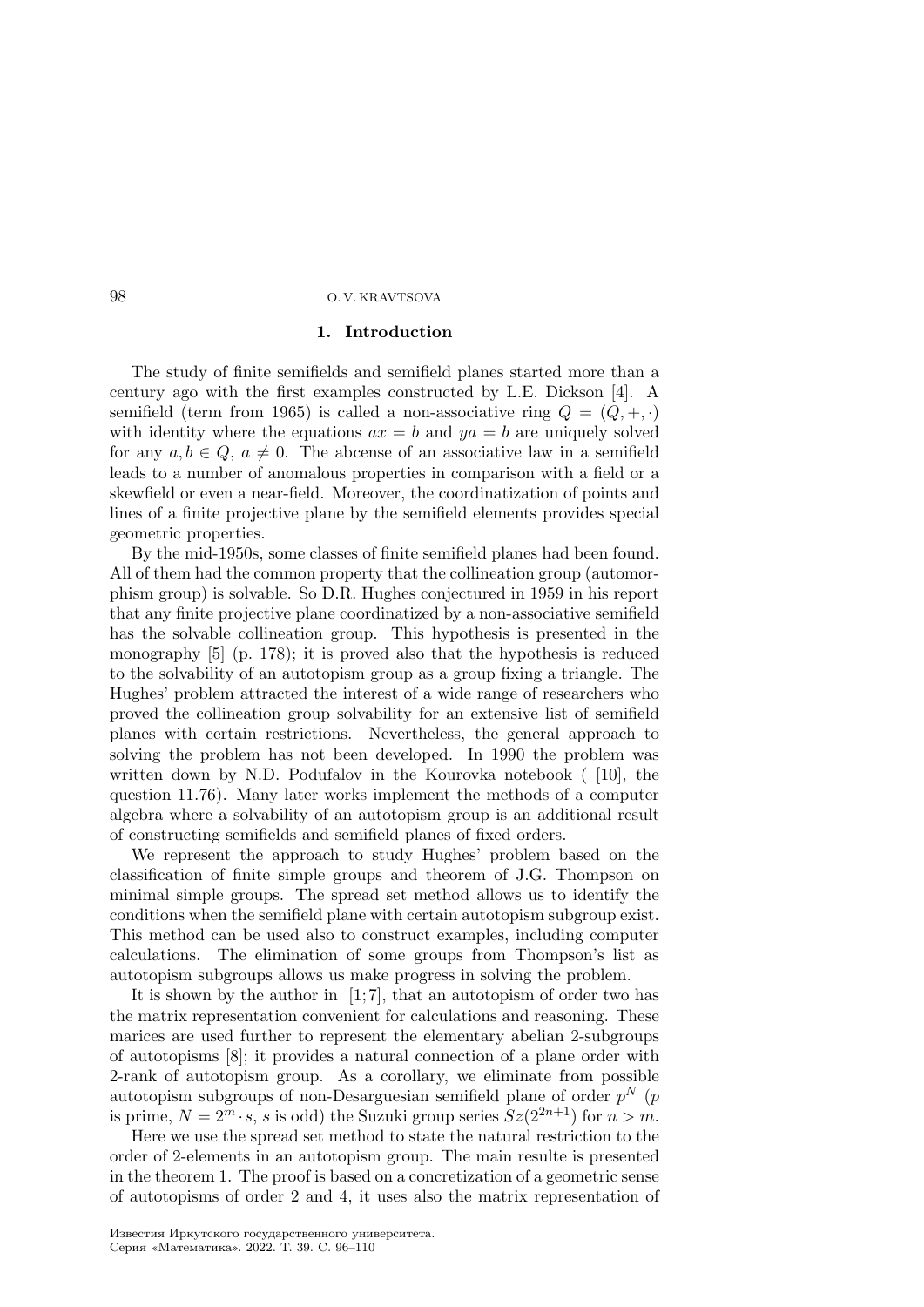autotopisms of order 4. The corollary specifies the groups  $PSL(2, q)$  which cannot be the autotpism subgroups for a semifield plane of fixed order. The special case  $p \equiv -1 \pmod{4}$  requires another approach; it is demonstrated by examples of semifield planes of order 81.

The combination of results presented with results of [8] specifies one more class of semifield planes with solvable collineation group.

#### 2. Main definitions and preliminary discussion

We use main definitions, according [5; 12], see also [8], for notifications.

Consider a linear space W, n-dimensional over the finite field  $GF(p^s)$ (p be prime) and the subset of linear transformations  $R \subset GL_n(p^s) \cup \{0\}$ such that:

1) R consists of  $p^{ns}$  square  $(n \times n)$ -matrices over  $GF(p^s);$ 

2)  $R$  contains the zero matrix 0 and the identity matrix  $E$ ;

3) for any  $A, B \in R$ ,  $A \neq B$ , the difference  $A - B$  is a nonsingular matrix.

The set R is called a *spread set* [5]. Consider a bijective mapping  $\theta$  from W onto R and present the spread set as  $R = \{\theta(y) | y \in W\}$ . Determine the multiplication on W by the rule  $x * y = x \cdot \theta(y)$   $(x, y \in W)$ . Then  $\langle W, +, * \rangle$  is a right quasifield of order  $p^{ns}$  [9; 12]. Moreover, if R is closed under addition then  $\langle W, +, * \rangle$  is a semifield.

To construct and study finite semifields, we use a prime field  $\mathbb{Z}_p$  as a basic field. In this case the mapping  $\theta$  is presented using only linear functions; it greatly simplifies reasoning and calculations (also computer).

A semifield W coordinatizes the projective plane  $\pi$  of order  $p^n = |W|$ such that:

1) the affine points are the elements  $(x, y)$  of the space  $W \oplus W$ ;

2) the affine lines are the cosets to subgroups

$$
V(\infty) = \{(0, y) \mid y \in W\}, \qquad V(m) = \{(x, x\theta(m)) \mid x \in W\} \quad (m \in W);
$$

3) the set of all cosets to the subgroup is the singular point;

- 4) the set of all singular points is the singular line;
- 5) the incidence is set-theoretical.

The solvability of a collineation group  $Aut \pi$  for a semifield plane is reduced [5] to the solvability of an autotopism group  $\Lambda$  (collineations fixing a triangle). Without loss of generality, we can assume that autotopisms are determined by linear transformations of the space  $W \oplus W$ :

$$
\lambda : (x, y) \to (x, y) \begin{pmatrix} A & 0 \\ 0 & D \end{pmatrix},
$$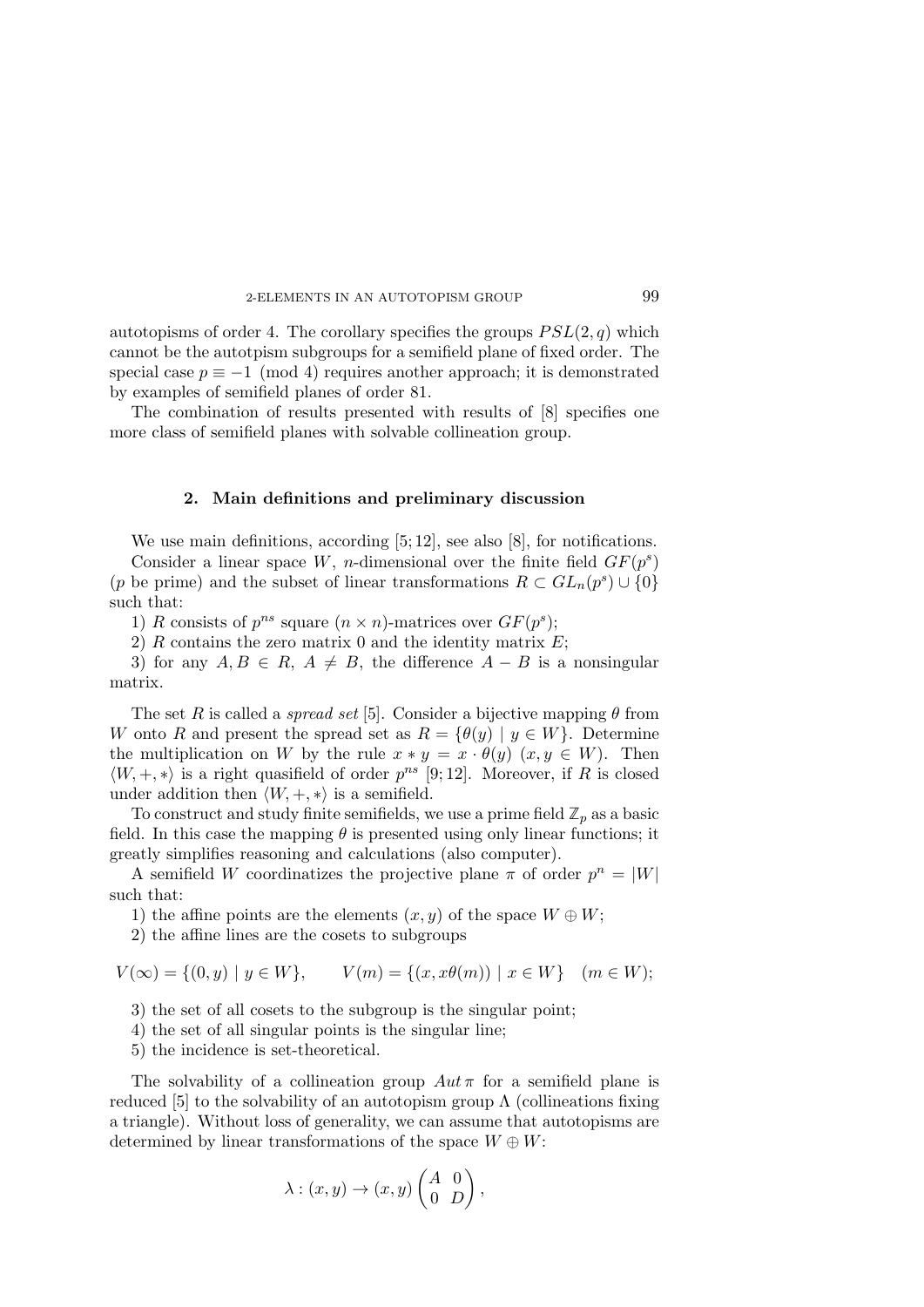here the matrices A and D satisfy the condition (for instance, see [6])

$$
A^{-1}\theta(m)D \in R \quad \forall \theta(m) \in R. \tag{2.1}
$$

The collineations fixing a closed configuration have special properties. It is well-known [5], that any involutory collineation is a central collineation or a Baer collineation.

A collineation of a projective plane is called central, or perspectivity, if it fixes a line pointwise (the axis) and a point linewise (the center). If the center is incident to the axis then a collineation is called an elation, and a homology in another case. The order of any elation is a factor of the order  $|\pi|$  of a projective plane, and the order of any homology is a factor of  $|\pi| - 1$ . All the perspectivities in an autotopism group are homologies and form the cyclic subgroups [3]:

$$
H_r = \left\{ \begin{pmatrix} E & 0 \\ 0 & M \end{pmatrix} \middle| M \in R_r^* \right\}, \quad H_m = \left\{ \begin{pmatrix} M & 0 \\ 0 & E \end{pmatrix} \middle| M \in R_m^* \right\},
$$

$$
H_l = \left\{ \begin{pmatrix} M & 0 \\ 0 & M \end{pmatrix} \middle| M \in R_l^* \right\}.
$$

The matrix subsets  $R_l, R_m, R_r$  are defined by a spread set [3]:

$$
R_l = \{ M \in GL_n(p) \cup \{0\} \mid MT = TM \,\forall T \in R \},
$$
  
\n
$$
R_m = \{ M \in R \mid MT \in R \,\forall T \in R \},
$$
  
\n
$$
R_r = \{ M \in R \mid TM \in R \,\forall T \in R \},
$$

they are called *left*, middle and right nuclei of the plane  $\pi$  respectively. These subfields in  $GL_n(p) \cup \{0\}$  are isomorphic to correspondent nuclei of the coordinatizing semifield  $W$ :

$$
N_l = \{ n \in W \mid (n * a) * b = n * (a * b) \; \forall a, b \in W \},
$$
  
\n
$$
N_m = \{ n \in W \mid (a * n) * b = a * (n * b) \; \forall a, b \in W \},
$$
  
\n
$$
N_r = \{ n \in W \mid (a * b) * n = a * (b * n) \; \forall a, b \in W \}.
$$
\n(2.2)

The intersection  $N_0 = N_r \cap N_m \cap N_l$  is the *nucleus* of the semifield W, the intersection  $R_0 = R_r \cap R_m \cap R_l$  is the *nucleus* of the plane  $\pi$ . The nucleus order equals  $p^k$ , where  $k|n$ . The plane  $\pi$  is Desarguesian (classic) if W is a field, then  $R \simeq W \simeq GF(p^n)$ .

An autotopism group of a semifield plane of odd order contains three involutory homologies:

$$
h_1 = \begin{pmatrix} -E & 0 \\ 0 & E \end{pmatrix}, \quad h_2 = \begin{pmatrix} E & 0 \\ 0 & -E \end{pmatrix}, \quad h_3 = \begin{pmatrix} -E & 0 \\ 0 & -E \end{pmatrix}.
$$
 (2.3)

A collineation of a projective plane  $\pi$  of order  $m$  is called *Baer collineation* if it fixes pointwise a subplane of order  $\sqrt{|\pi|} = \sqrt{m}$  (Baer subplane). We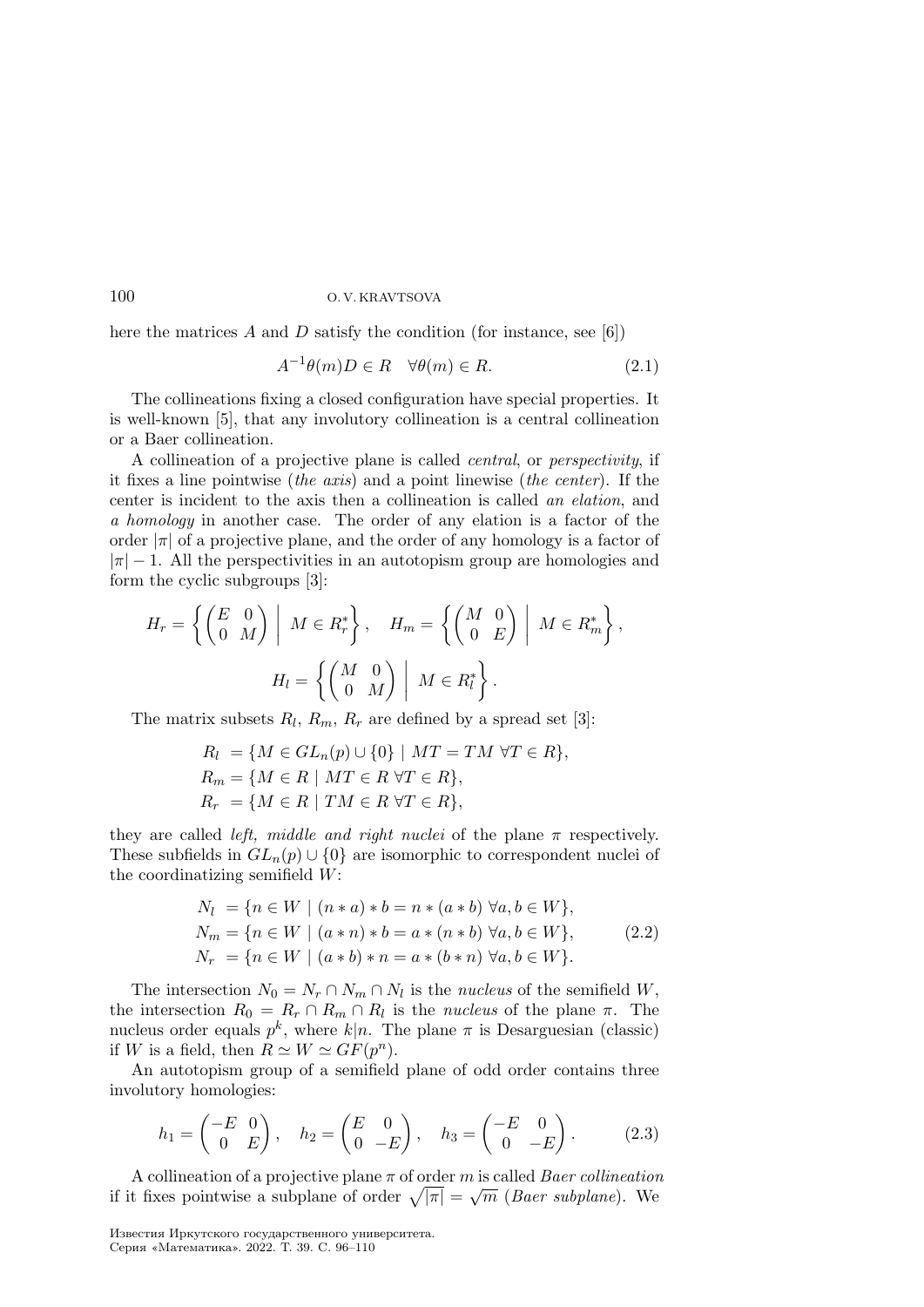use the following results on the matrix representation of a Baer involution  $\tau \in \Lambda$  and of a spread set obtained earlier in [1; 7].

Let  $\pi$  be a non-Desarguesian semifield plane of order  $p^N$  ( $p$  be prime). If its autotopism group  $\Lambda$  contains the Baer involution  $\tau$  then  $N = 2n$  is even and we can choose the base of 4n-dimensional linear space over  $\mathbb{Z}_p$ such that

$$
\tau = \begin{pmatrix} L & 0 \\ 0 & L \end{pmatrix},\tag{2.4}
$$

where the matrix  $L \in GL_{2n}(p)$  is

$$
L = \begin{pmatrix} -E & 0 \\ 0 & E \end{pmatrix} \quad \text{if} \quad p > 2, \qquad L = \begin{pmatrix} E & E \\ 0 & E \end{pmatrix} \quad \text{if} \quad p = 2. \tag{2.5}
$$

We consider the Baer subplane  $\pi_{\tau}$  fixed by  $\tau$  as the set of points

$$
\pi_{\tau} = \{ (0, \ldots, 0, x_1, \ldots, x_n, 0, \ldots, 0, y_1, \ldots, y_n) \mid x_i, y_i \in \mathbb{Z}_p \}. \tag{2.6}
$$

If  $p > 2$  then the spread set R in  $GL_{2n}(p) \cup \{0\}$  consists of matrices

$$
\theta(V,U) = \begin{pmatrix} m(U) & f(V) \\ V & U \end{pmatrix}, \tag{2.7}
$$

where  $V \in Q, U \in K, Q, K$  are the spread sets in  $GL_n(p) \cup \{0\}, K$  is the spread set of the Baer subplane  $\pi_{\tau}$ ,  $m, f$  are additive injective functions from K and Q into  $GL_n(p) \cup \{0\}$ ,  $m(E) = E$ .

If  $p = 2$  then the spread set R in  $GL_{2n}(2) \cup \{0\}$  consists of matrices

$$
\theta(V, U) = \begin{pmatrix} U + V + m(V) + w(V) & f(V) + m(U) \\ V & U + w(V) \end{pmatrix}, \quad (2.8)
$$

where  $U, V \in K$ , K is the spread set of the Baer subplane  $\pi_{\tau}$  in  $GL_n(2) \cup$  $\{0\}$ . The additive functions  $m, f, w$  maps K into the ring of  $(n \times n)$ -matrices over  $\mathbb{Z}_2$ ,  $m(E) = 0$ , the function f is injective, the lower row of the matrix  $w(V)$  consists of zeros for all  $V \in K$ . Note that throughout the article, the blocks-submatrices have the same dimension by default.

#### 3. Restriction to the order of 2-element

It is shown by author in [8], that the order of a semifield plane provides a natural restriction to the order of an elementary abelian 2-subgroup in an autotopism group. If a semifield plane  $\pi$  has an order  $p^N$ , where p is prime,  $N = 2^m \cdot s$ , and s is odd, then the order of an elementary abelian 2subgroup in  $\Lambda$  is at most  $2^m$  (for  $p = 2$  with additional condition). We shall prove the analogous restriction to the order of 2-element in an autotopism group. Start from preliminary results.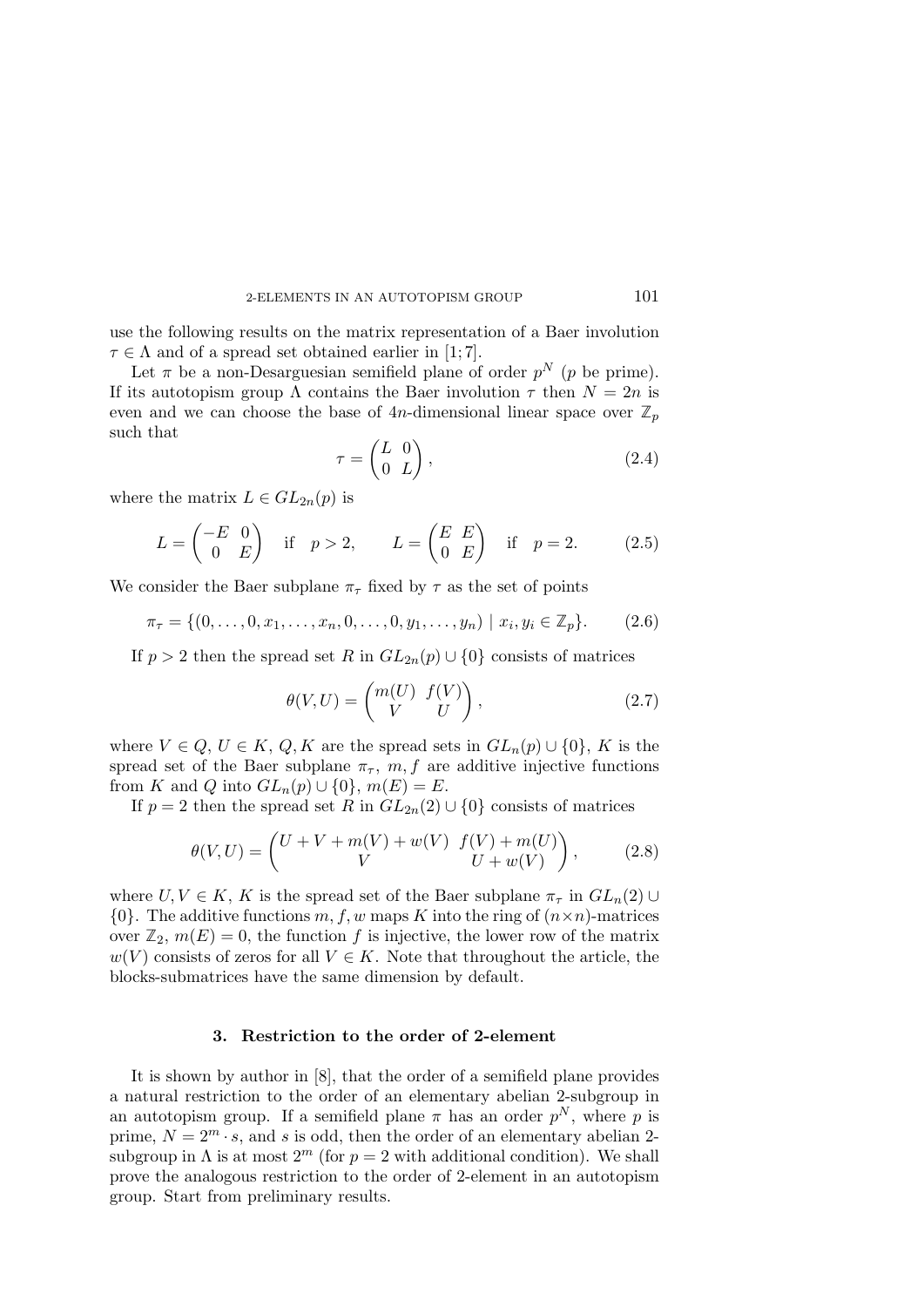**Lemma 1.** Let  $\pi$  be a semifield plane of order  $p^N$ , p be prime,  $p \neq -1$ (mod 4),  $\alpha$  is an autotopism of order 4,  $\tau = \alpha^2$  is the Baer involution. Then the restriction of  $\alpha$  to the Baer subplane  $\pi_{\tau}$  is a Baer involution of  $\pi_{\tau}$ .

*Proof.* We shall consider two cases:  $p \equiv 1 \pmod{4}$  and  $p = 2$ . Choose the base of the linear space such that the Baer involution is (2.4) and the spread set matrices are (2.7) or (2.8) respectively.

Let  $p \equiv 1 \pmod{4}$ . Suppose that the autotopism  $\alpha$  is an identity on the Baer subplane  $\pi_{\tau}$  (2.6). Then from  $\alpha \tau = \tau \alpha$  we have

$$
\alpha = \begin{pmatrix} A & 0 & 0 & 0 \\ 0 & E & 0 & 0 \\ 0 & 0 & A & 0 \\ 0 & 0 & 0 & E \end{pmatrix}, \qquad A^2 = -E.
$$

Since  $\alpha$  is a collineation, then the condition (2.1) holds for  $\theta(V, 0)$ , so

$$
\begin{pmatrix} A^{-1} & 0 \\ 0 & E \end{pmatrix} \begin{pmatrix} 0 & f(V) \\ V & 0 \end{pmatrix} \begin{pmatrix} A & 0 \\ 0 & E \end{pmatrix} = \begin{pmatrix} 0 & A^{-1}f(V) \\ VA & 0 \end{pmatrix} = \theta(VA, 0), \quad \forall V \in Q,
$$

and  $A \in Q_r$ . Note that  $Q_r$  is a right nucleus of the semifield plane with the spread set Q. The cyclic group  $Q_r^*$  contains all scalar matrices  $zE, z \in \mathbb{Z}_p^*$ , and from condition  $p \equiv 1 \pmod{4}$  we have  $A = iE, i^2 = -1, i \in \mathbb{Z}_p^*$ . Then  $f(iV) = -if(V)$ , it contradicts  $f(iV) = if(V)$  (from linearity of the function). Hence,  $\alpha$  can not be identity on the subplane  $\pi_{\tau}$ . If we suppose that the restricition of  $\alpha$  to  $\pi_{\tau}$  is a homology then we can use the conclusion proved to the product of  $\alpha$  to homology  $h_1$ ,  $h_2$  or  $h_3$  (2.3).

Let  $p = 2$ . From the condition  $\alpha \tau = \tau \alpha$  we have

$$
\alpha = \begin{pmatrix} A_1 & A_2 & 0 & 0 \\ 0 & A_1 & 0 & 0 \\ 0 & 0 & B_1 & B_2 \\ 0 & 0 & 0 & B_1 \end{pmatrix}, \qquad A_1^2 = B_1^2 = E.
$$

If  $\alpha$  is an identity on the Baer subplane  $\pi_{\tau}$  that  $A_1 = B_1 = E$  and  $\alpha$  has an order 2. This contradiction proves the lemma.

**Lemma 2.** Let  $\pi$  be a semifield plane of order  $p^N$ , p be prime,  $p \neq -1$ (mod 4),  $\alpha$  is an autotopism of order  $2^n$ ,  $n \geq 2$ ,  $\tau = \alpha^{2^{n-1}}$  is the Baer involution. Then the restriction of  $\alpha$  to the Baer subplane  $\pi_{\tau}$  is an autotopism of  $\pi_{\tau}$  of order  $2^{n-1}$ .

*Proof.* Consider the common proof for the cases  $p \equiv 1 \pmod{4}$  and  $p = 2$ . From the condition  $\alpha \tau = \tau \alpha$  we have

$$
\alpha = \begin{pmatrix} A_1 & A_2 & 0 & 0 \\ 0 & A_3 & 0 & 0 \\ 0 & 0 & B_1 & B_2 \\ 0 & 0 & 0 & B_3 \end{pmatrix}, \qquad A_3^{2^{n-1}} = B_3^{2^{n-1}} = E
$$

Известия Иркутского государственного университета. Серия «Математика». 2022. Т. 39. С. 96–110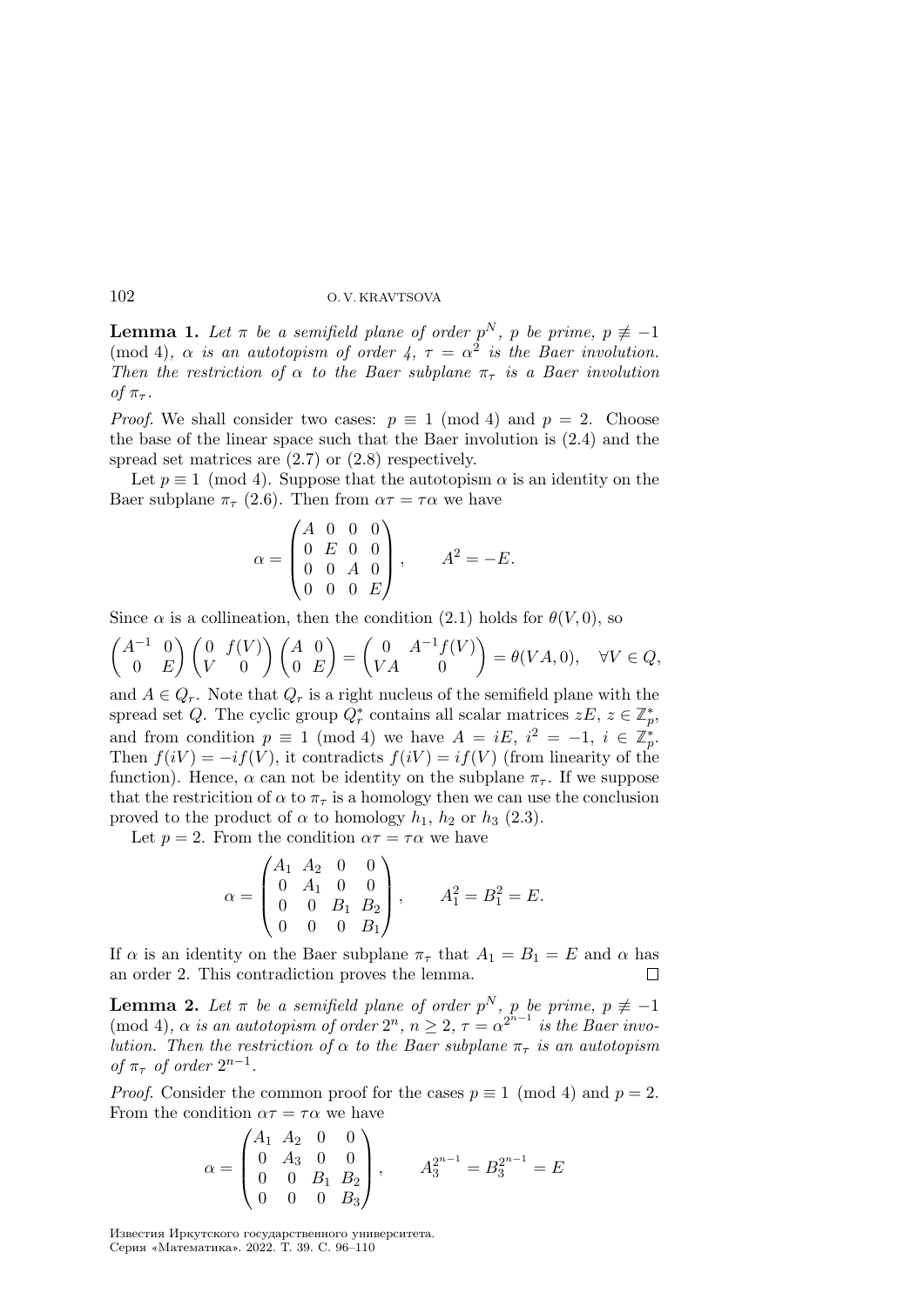(we skip the conditions for other blocks). The restriction of  $\alpha$  to the Baer subplane  $\pi_{\tau}$  is defined by the matrix

$$
\beta = \begin{pmatrix} A_3 & 0 \\ 0 & B_3 \end{pmatrix}.
$$

If  $|\beta| < 2^{n-1}$  then  $A_3^{2^{n-2}} = B_3^{2^{n-2}} = E$ , so the autotopism  $\alpha^{2^{n-2}}$  of order 4 is an identity of  $\pi_{\tau}$ ; it contradicts to lemma 1.  $\Box$ 

**Theorem 1.** Let  $\pi$  be a semifield plane of order  $p^N$ , p be prime,  $p \neq -1$ (mod 4). If  $\alpha$  is an autotopism of order  $2^n$  and the group  $\langle \alpha \rangle$  contains no homologies then  $2^n$  is a factor of N.

*Proof.* Prove by induction. If  $n = 1$  then an autotopism  $\alpha$  is a Baer involution, so the plane  $\pi$  order is a square, N is even.

Let the statement is proved for  $n-1$   $(n > 1)$ , and let  $\alpha$  be an autotopism of order  $2^n$ . Then  $\tau = \alpha^{2^{n-1}}$  is a Baer involution fixing pointwise a Baer subplane of order  $p^{N/2}$ . By the lemma 2, the restriction of  $\alpha$  to  $\pi_{\tau}$  is an autotopism of order  $2^{n-1}$ . By inductive hypothesis,  $2^{n-1}$  is a factor of  $N/2$ , so  $2^n$  is a factor of N. The theorem is proved.  $\Box$ 

**Remark** 1. The condition «the group  $\langle \alpha \rangle$  contains no homologies» of the theorem 1 and the condition  $\ll \tau$  is a Baer involution≫ of the lemmas 1 and 2, of course, are redundant if  $p = 2$ . In this case, an autotopism group of a semifield plane of even order contains no involutory homologies and elations, and any involutory autotopism is necessary Baer. Such the conditions are written down for the uniformity of statements.

**Remark 2.** The condition  $p \neq -1 \pmod{4}$  in the statements is essential. The explanatory examples of the semifield planes of order 81 ( $p = 3$ ) will be given later.

The automorphism group of a finite semifield is isomorphic to an autotopism subgroup of associated semifield plane [6], therefore the corollary is evident.

**Corollary 1.** Let W be a semifield of order  $p^N$ ,  $p \not\equiv -1 \pmod{4}$ , p be prime. If its automorphism group contains an element of order  $2^n$  then  $2^n$ is a factor of  $N$ .

**Corollary 2.** Let  $\pi$  be a semifield plane of order  $4^n$  where  $n > 1$  is odd. Then the Sylow 2-subgroup in its autotopism group is elementary abelian. Moreover, if n is prime and all Baer subplanes of  $\pi$  are non-Desarguesian then the collineation group  $Aut \pi$  is solvable.

Proof. The first part is evident. To prove the second part we remind the results of [8]: if two commuting Baer involutions fixes different Baer subplanes then the plane order is  $2^{\overline{N}}$ ,  $N \equiv 0 \pmod{4}$  (lemma 2). It contradicts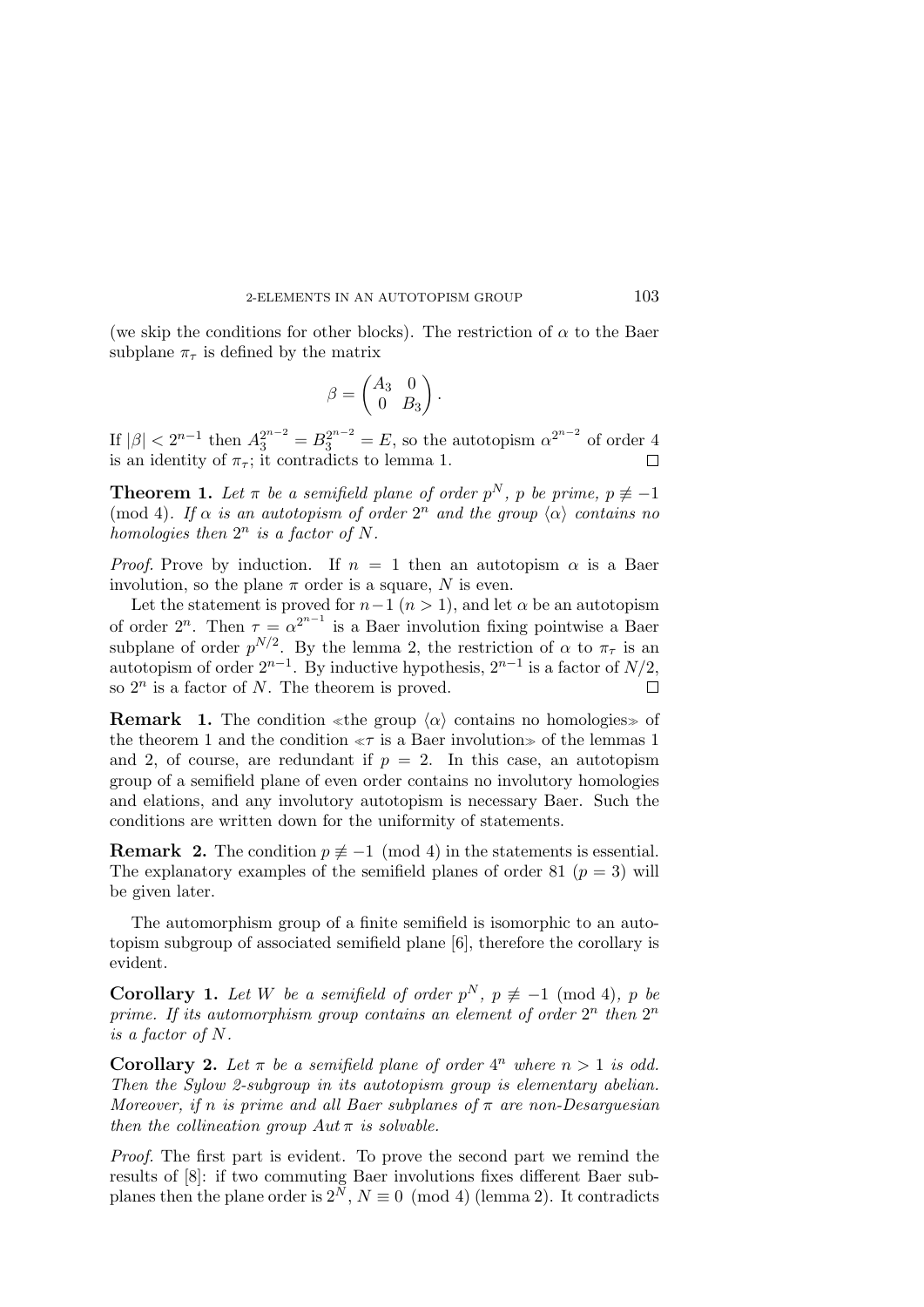the condition. Hence, any two different Baer involutions from a Sylow 2-subgroup fix the same Baer subplane of order  $2<sup>n</sup>$ . This subplane is non-Desarguesian by condition, so its nucleus is of order  $4 \leq 2^k < 2^n$  (lemma 3),  $k|n$  by definition of the nucleus. This contradiction shows that the Sylow 2-subgroup of an autotopism group  $\Lambda$  is of order 2, so  $\Lambda$  is solvable and  $Aut \pi$  is solvable.  $\Box$ 

Use the theorem 1 to study the conditions when a group from Thompson's list is an autotopism subgroup. The following corollary clarifies Moorhouse's theorem [11, theorem 1.1]: if a projective palne Π of order  $n < q$  admits a collineation group  $G \simeq PSL(2,q)$  then  $\Pi$  is Desarguesian. It follows from this theorem that an autotopism group of non-Desarguesian semifield plane of order  $p^N$  cannot contain a subgroup  $G \simeq PSL(2,q)$  for  $q > p^N$ . The theorem 1 adds the restriction to the order q of a basic field.

**Corollary 3.** Let  $\pi$  be non-Desarguesian semifield plane of order  $p^N$  where  $p = 2$  or  $p \equiv 1 \pmod{4}$ ,  $N = 2^m \cdot s$  and s is odd. The autotopism group  $\Lambda$ of the plane  $\pi$  contains no subgroups isomorphic to  $PSL(2,q)$  where  $2^{m+2}$ is a factor of  $q-1$ .

Proof. It is enaugh to consider the order of the diagonal (cyclic) subgroup of  $SL(2, q)$ .  $\Box$ 

### 4. Matrix representation of order 4 autotopisms

The lemma 1 allows us to obtain unified matrix representation for the autotopism of order 4 which square is a Baer involution. Such the matrix representation is useful for the further study of semifield planes with certain autotopism subgroup and for examples constructing.

**Theorem 2.** Let  $\pi$  be a semifield plane of order  $p^N$ , p be prime,  $p \equiv 1$ (mod 4),  $\alpha$  is an autotopism of order 4,  $\tau = \alpha^2$  is a Baer involution. Then  $N$  is divisible by 4, and the base of the linear space can be chosen such that  $\tau$  is  $(2.4)$  and

$$
\alpha = \begin{pmatrix} iL & 0 & 0 & 0 \\ 0 & L & 0 & 0 \\ 0 & 0 & iL & 0 \\ 0 & 0 & 0 & L \end{pmatrix}, \qquad i^2 = -1, \ i \in \mathbb{Z}_p.
$$

*Proof.* By the lemma 1, the restriction of  $\alpha$  to the Baer subplane  $\pi_{\tau}$  is a Baer involution. So,  $|\pi_{\tau}|$  is a square, N is divisible by 4, and we can choose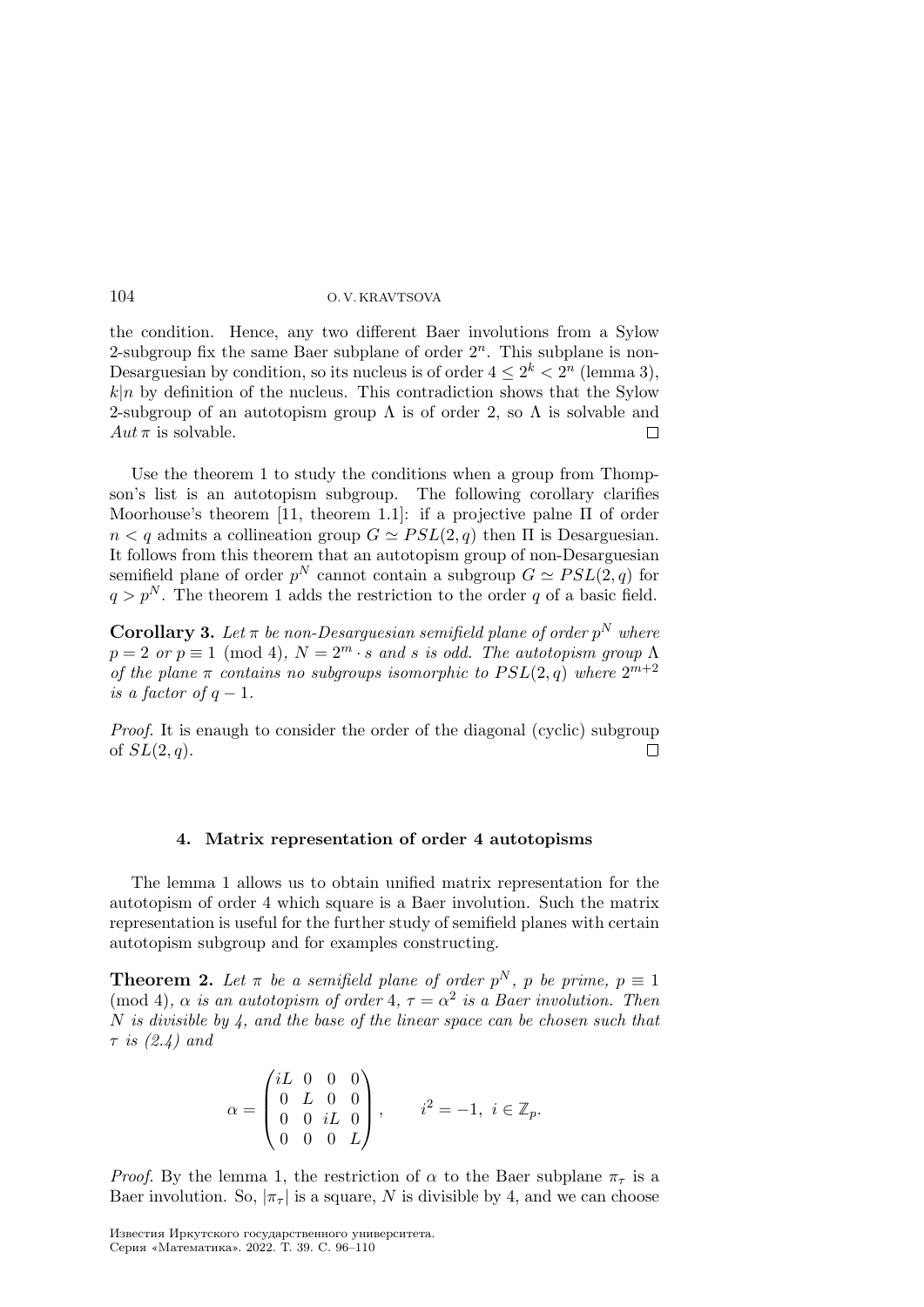the base such that

$$
\alpha = \begin{pmatrix} A & 0 & 0 & 0 \\ 0 & L & 0 & 0 \\ 0 & 0 & A & 0 \\ 0 & 0 & 0 & L \end{pmatrix}, \qquad A^2 = -E.
$$

By the condition  $(2.1)$ , we have

$$
\begin{pmatrix} A^{-1}m(U)A & A^{-1}f(V)L \\ LV A & LUL \end{pmatrix} = \theta(LVA, LUL) \in R \qquad \forall V \in Q \text{ , } U \in K,
$$

therefore

$$
LVA \in Q, \quad LUL \in K \qquad \forall V \in Q, \ U \in K.
$$

The minimal polynomial of the matrix A is a factor of  $\lambda^2 + 1$ , so the matrix is scalar,  $A = \pm iE$ , or A is diagonal with diagonal elements i and  $-i$ . If  $V = E$  we have  $LA \in Q$ ; consider the matrix  $\pm iE + LA \in Q$ . If A is not  $\pm iL$  then we have non-zero singular matrix in the spread set  $Q$ , it is impossible. Therefore, we can assume that  $A = iL$ .  $\Box$ 

Remark 3. Carefully consider all the conditions from (2.1), we can determine the matrices  $\theta(V, U)$  of the spread set if the plane admits an autotopism of order 4. Note that each of quarter-blocks  $m(U)$ ,  $f(V)$ ,  $V$ ,  $U$ is also divided into four parts and is analogous to (2.7):

$$
\theta(V_1, U_1, V_2, U_2) = \begin{pmatrix} m_1(U_2) & m_2(V_2) & f_1(V_1) & f_2(U_1) \\ m_3(V_2) & m_4(U_2) & f_3(U_1) & f_4(V_1) \\ \nu(U_1) & \psi(V_1) & \mu(U_2) & \varphi(V_2) \\ V_1 & U_1 & V_2 & U_2 \end{pmatrix},
$$

 $V_1 \in Q_1, U_1 \in K_1, V_2 \in Q_2, U_2 \in K_2$ . Here any block-submatrix is  $(N/4 \times N/4)$ -dimensional, the matrix sets  $Q_1, K_1, Q_2, K_2$  are the spread sets of semifield planes of order  $p^{N/4}$ .

**Theorem 3.** Let  $\pi$  be a semifield plane of order  $2^N$ ,  $\alpha$  is an autotopism of order 4,  $\tau = \alpha^2$  is a Baer involution. Then N is divisible by 4, and the base of the linear space can be chosen such that  $\tau$  is (2.4) and

$$
\alpha = \begin{pmatrix} L & J & 0 & 0 \\ 0 & L & 0 & 0 \\ 0 & 0 & L & J \\ 0 & 0 & 0 & L \end{pmatrix}, \qquad J = \begin{pmatrix} 0 & 0 \\ E & 0 \end{pmatrix}.
$$

*Proof.* By the lemma 1, the restriction of  $\alpha$  to the Baer subplane  $\pi_{\tau}$  is a Baer involution. So,  $|\pi_{\tau}|$  is a square, N is divisible by 4, and we can choose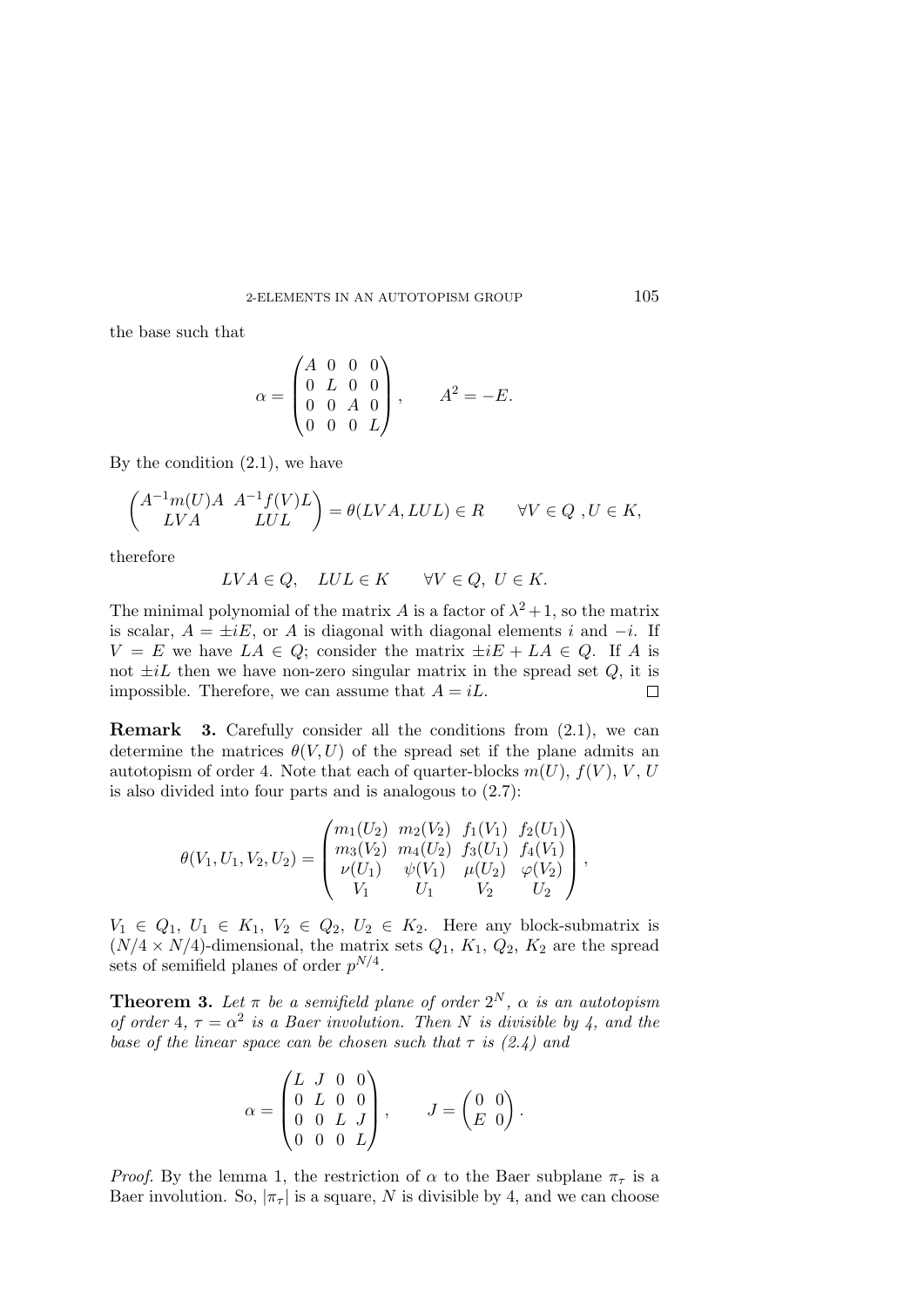the base such that

$$
\alpha = \begin{pmatrix} A_1 & A_2 & 0 & 0 \\ 0 & A_1 & 0 & 0 \\ 0 & 0 & B_1 & B_2 \\ 0 & 0 & 0 & B_1 \end{pmatrix}, \qquad \begin{aligned} A_1^2 &= B_1^2 = E, \\ A_1 A_2 + A_2 A_1 &= E, \\ B_1 B_2 + B_2 B_1 &= E. \end{aligned}
$$

 $\begin{pmatrix} A_1 & 0 \end{pmatrix}$ The restriction of  $\alpha$  to the Baer subplane  $\pi_{\tau}$  is determined by the matrix  $0$   $B_1$ ), the choice of the base allows us to assume that  $A_1 = B_1 = L$ . Since  $\alpha$  is a collineation, the condition (2.1) gives us

$$
\begin{pmatrix} L & L A_2 L \\ 0 & L \end{pmatrix} \begin{pmatrix} L & B_2 \\ 0 & L \end{pmatrix} = \begin{pmatrix} E & L B_2 + L A_2 \\ 0 & E \end{pmatrix} \in R \Rightarrow B_2 = A_2.
$$

Using the conditions  $A_1A_2 + A_2A_1 = E$  and  $A_1 = L$ , we determine the block  $A_2$ :

$$
A_2 = \begin{pmatrix} A_{21} & A_{22} \\ E & A_{21} \end{pmatrix}.
$$

Change now the base of  $2N$ -dimensional linear space to preserve the matrix  $\tau$  and to simplify the matrix  $\alpha$  (so,  $A_2$ ). We use the transition matrix

$$
T = \begin{pmatrix} E & T_2 & 0 & 0 \\ 0 & E & 0 & 0 \\ 0 & 0 & E & T_2 \\ 0 & 0 & 0 & E \end{pmatrix}, \quad \text{where } T_2 = \begin{pmatrix} 0 & 0 \\ A_{21} & A_{22} \end{pmatrix}.
$$

Calculate  $T\alpha T^{-1}$ , we have (for one block):

$$
\begin{pmatrix} E & T_2 \\ 0 & E \end{pmatrix} \begin{pmatrix} L & A_2 \\ 0 & L \end{pmatrix} \begin{pmatrix} E & T_2 \\ 0 & E \end{pmatrix} = \begin{pmatrix} L & LT_2 + A_2 + T_2L \\ 0 & L \end{pmatrix} = \begin{pmatrix} L & J \\ 0 & L \end{pmatrix}.
$$

 $\Box$ 

The theorem is proved.

We will not record the matrix representation of the spread set in the case of semifield plane of even order admitting the order 4 autotopism because of the very complicated form and calculations. As in the remark 3, we note that the quarter-blocks of the matrix  $\theta(V, U)$  are partially similar to (2.8).

#### 5. Examples

Consider the special case  $p \equiv -1 \pmod{4}$  which is eliminated from theorem 1 and from supporting lemmas. Note, that this basic field characteristic was considered as special in other investigations. For instance, G.E. Moorhouse [11, lemma 2.5] proved that for any projective plane Π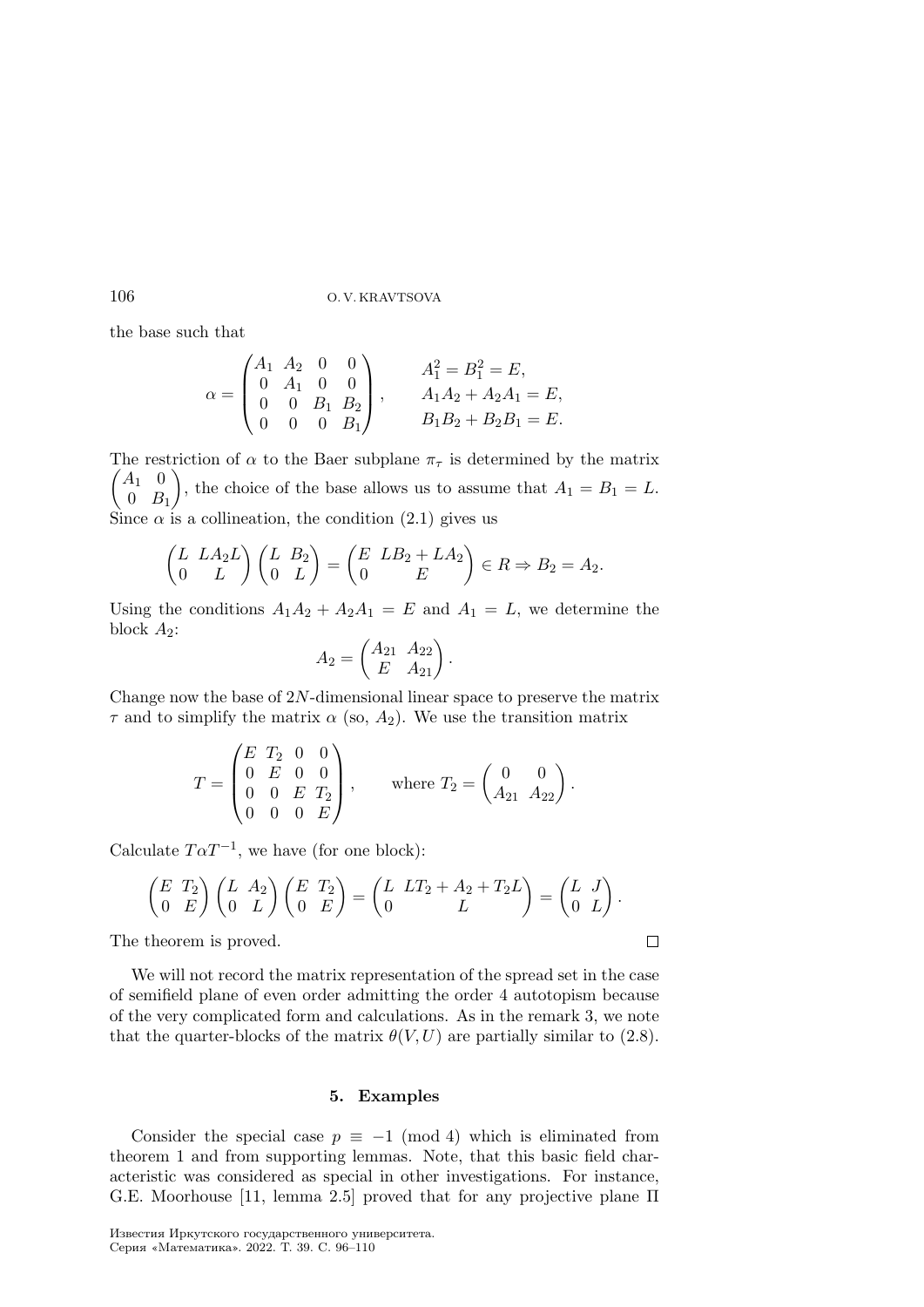of order  $n^2$ , where  $n \equiv 3 \pmod{4}$ , and for cyclic collineation group G of order 4 the involution in  $G$  is necessarily a perspectivity.

Another feature in the case of a <sup>≪</sup>bad<sup>≫</sup> characteristic was noted by the author studying of 3-primitive semifield planes: the order of 2-element in an autotopism group is not restricted by the factor  $2<sup>m</sup>$  of the rank N.

Example 1. There are exactly eight, up to isomorphism, semifield planes of order  $81 = 3<sup>4</sup>$ , admitting a Baer involution (more detail, see [2]). For each of these the autotopism group  $\Lambda$  is of order  $2^m$  ( $m = 8, \ldots, 11$ ), it is solvable and contains four or 100 (in one case) Baer involutions. We suggest paying attention to the last two columns of the following table.

| Plane          | $ N_l ,  N_m ,  N_r $ | $ \Lambda $ | $n_2$          | B <sub>2</sub> | $n_4$ | $B_4$          | $n_8$ | $n_{16}$ |
|----------------|-----------------------|-------------|----------------|----------------|-------|----------------|-------|----------|
| A <sub>1</sub> | 3,3,9                 | 256         | 7              | 4              | 88    | 4              | 32    | 128      |
| A2             | 3,3,9                 | 512         | 7              | 4              | 216   | 4              | 160   | 128      |
| B1             | 3,9,3                 | 256         | $\overline{7}$ | 4              | 88    | 4              | 32    | 128      |
| B <sub>2</sub> | 3,9,3                 | 512         | 7              | $\overline{4}$ | 216   | $\overline{4}$ | 160   | 128      |
| C1             | 9,3,3                 | 256         | $\overline{7}$ | 4              | 88    | $\overline{4}$ | 32    | 128      |
| C <sub>2</sub> | 9,3,3                 | 512         | 7              | 4              | 216   | 4              | 160   | 128      |
| D1             | 9,9,9                 | 1024        | 7              | $\overline{4}$ | 56    | 8              | 192   | 768      |
| D2             | 9,9,9                 | 2048        | 103            | 100            | 600   | 8              | 576   | 768      |

Here  $n_k$  is the number of order k autotopisms;  $B_k$  is a number of order k Baer collineations, and  $B_k = 0$  for  $k > 4$ ,  $n_k = 0$  for  $k > 16$ . The last columns shows that semifield planes of order  $81 = 3<sup>4</sup>$  admit order 8 and 16 autotopisms (more than 4).

Consider now the lemma 1 and suggest the example of order 4 autotopism which is trivial on a Baer subplane in the case  $p \equiv -1 \pmod{4}$ .

Example 2. In notification of the lemma 1, we will construct a semifield plane of order 81 admitting the order 4 autotopism  $\alpha$ , that is trivial on the Baer subplane  $\pi_{\tau}$ , and the order 4 autotopism  $\gamma$  that is a Baer involution of  $\pi_{\tau}$ . Here  $\tau = \alpha^2 = \gamma^2$  is the Baer involution. We cannot record  $\alpha$  or  $\gamma$ in a Jordan normal form because the polynomial  $\lambda^2 + 1$  is irreducible over the field  $\mathbb{Z}_p$ . Let us assume that

$$
\alpha = \begin{pmatrix} S & 0 & 0 & 0 \\ 0 & E & 0 & 0 \\ 0 & 0 & S & 0 \\ 0 & 0 & 0 & E \end{pmatrix}, \quad \gamma = \begin{pmatrix} P & 0 & 0 & 0 \\ 0 & L & 0 & 0 \\ 0 & 0 & P & 0 \\ 0 & 0 & 0 & L \end{pmatrix}, \quad S = \begin{pmatrix} 0 & 1 \\ -1 & 0 \end{pmatrix},
$$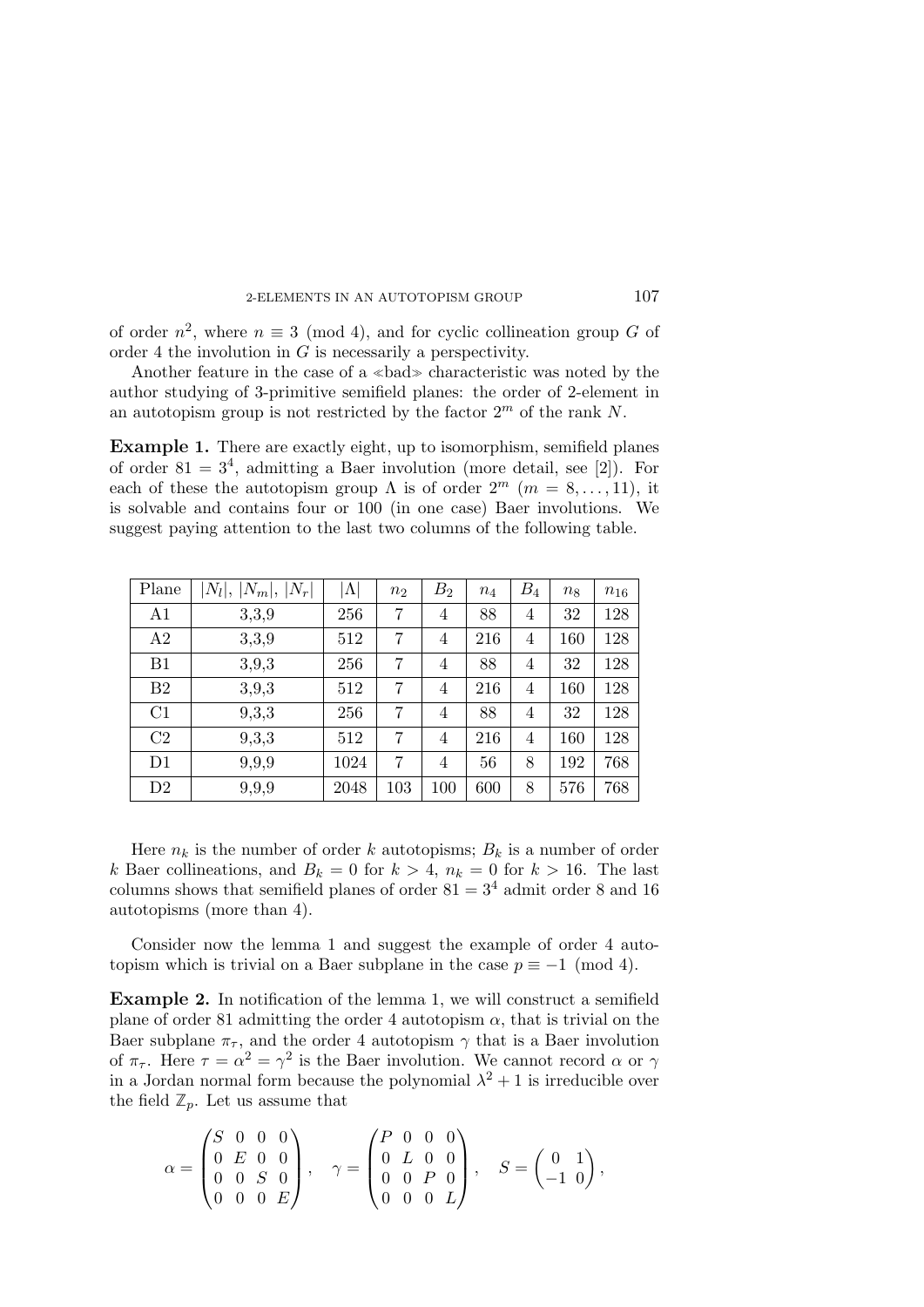$S^2 = P^2 = -E, P \neq S$ . The condition (2.1) for  $\alpha$  and  $\gamma$  determines the spread set (2.7):

$$
Q = K = \{-xS + yE \mid x, y \in \mathbb{Z}_p\},
$$
  
\n
$$
m(-xS + yE) = xM + yE, \qquad f(-xS + yE) = xF - ySF,
$$
  
\n
$$
M = \begin{pmatrix} 0 & m_1 \\ -m_1 & 0 \end{pmatrix}, \quad F = \begin{pmatrix} f_1 & 0 \\ 0 & f_2 \end{pmatrix}, \quad P = \begin{pmatrix} p_1 & p_2 \\ p_2 & -p_1 \end{pmatrix}, \quad p_1^2 + p_2^2 = -1.
$$

These results are obtained by simple calculations, and so we do not demonstrate them. Let the basic field be the minimal possible case  $\mathbb{Z}_3$ . We must choose the coefficients  $m_1$ ,  $f_1$ ,  $f_2$  such that all non-zero matrices from the spread set be nonsingular. Computer calculations leads to  $M = S$  and  $F = \pm E$ . Hence, the spread set of matrices

$$
\begin{pmatrix} xS + yE & \pm (zE - tS) \\ -zS + tE & -xS + yE \end{pmatrix}, \quad x, y, z, t \in \mathbb{Z}_3,
$$

gives the example which demonstrate the necessity of condition for the field characteristic in all results of this work.

#### 6. Conclusion

In order to study Hughes' problem on the solvability of the full collineation group of a finite non-Desarguesian semifield plane, the author considers it possible to use the obtained technical results to further investigations. These results and the method applied will probably be useful to determine the non-abelian simple groups series which cannot be the autotopism subgroups for finite semifield planes.

#### References

- 1. Kravtsova O.V. Semifield planes of even order that admit the Baer involution. The Bulletin of Irkutsk State University. Series Mathematics, 2013, vol. 6, no. 2, pp. 26–37. (in Russian)
- 2. Kravtsova O.V., Sheveleva I.V. On some 3-primitive projective planes. Chebyshevskii Sbornik, 2019, vol. 20, is. 3, pp. 187-203. (in Russian) https://doi.org/10.22405/2226-8383-2018-20-3-316-332
- 3. Podufalov N.D., Durakov B.K., Kravtsova O.V., Durakov E.B. On the semifield planes of order  $16^2$ . Siberian Mathematical Journal, 1996, vol. 37, is. 3, pp. 616-623. (in Russian)
- 4. Dickson L.E. Linear algebras in which division is always uniquely possible. Trans. Amer. Math. Soc., 1906, vol. 7, no. 3, pp. 370-390.
- 5. Hughes D.R., Piper F.C. Projective planes. New-York, Springer-Verlag Publ., 1973, 324 p.

Известия Иркутского государственного университета. Серия «Математика». 2022. Т. 39. С. 96–110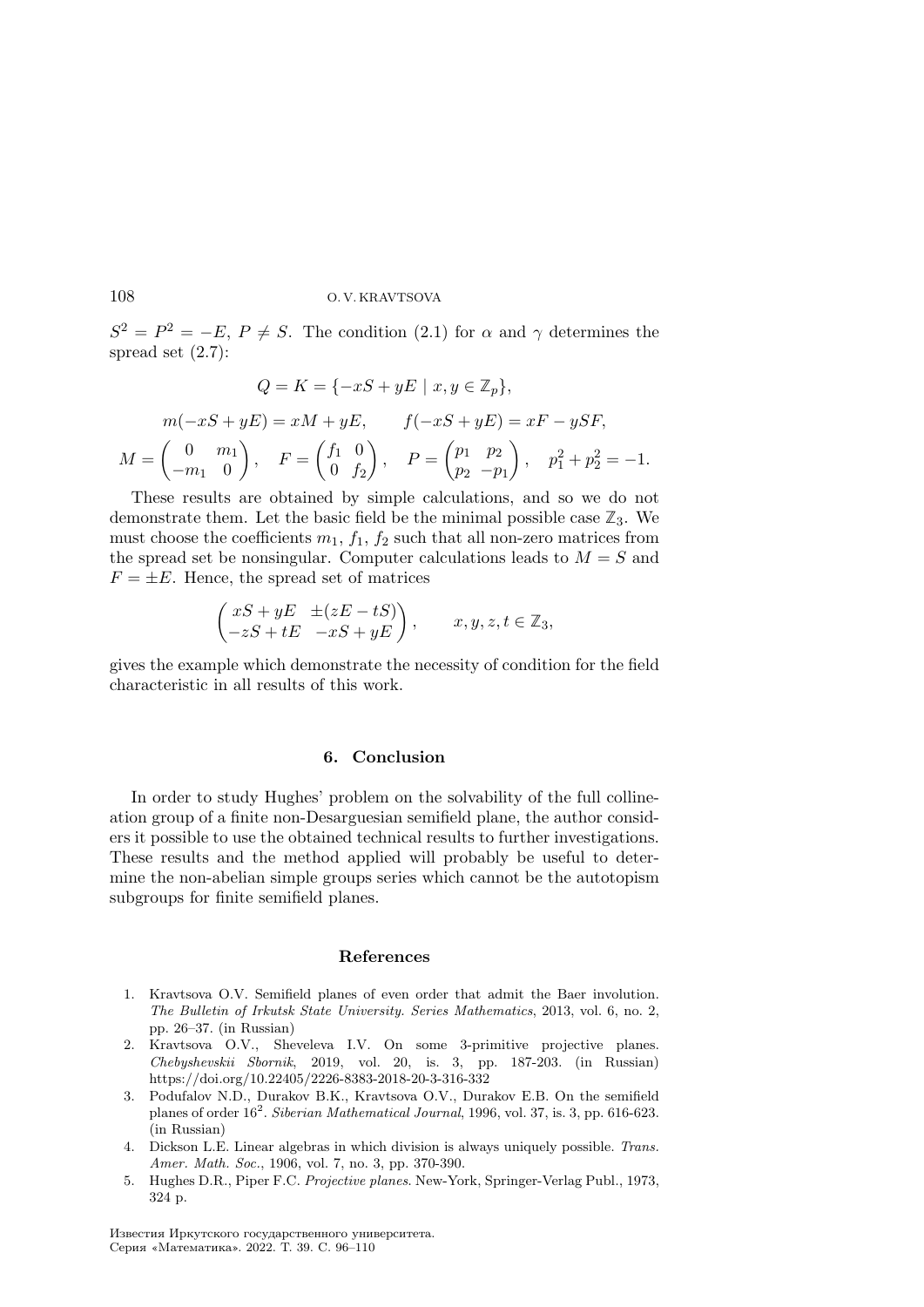- 6. Kravtsova O.V. On automorphisms of semifields and semifield planes. Siberian Electronic Mathematical Reports, 2016, vol. 13, pp. 1300-1313. https://doi.org/10.17377/semi.2016.13.102
- 7. Kravtsova O.V. Semifield planes of odd order that admit a subgroup of autotopisms isomorphic to  $A_4$ . Russian Mathematics, 2016, vol. 60, no. 9, pp. 7-22. https://doi.org/10.3103/S1066369X16090024
- 8. Kravtsova O.V. Elementary abelian 2-subgroups in an autotopism group of a semifield projective plane. The Bulletin of Irkutsk State University. Series Mathematics, 2020, vol. 32, pp. 49-63. https://doi.org/10.26516/1997-7670.2020.32.49
- 9. Luneburg H. Translation planes. New-York, Springer-Verlag Publ., 1980, 278 p.
- 10. Mazurov V.D., Khukhro E.I. (eds.). Unsolved Problems in Group Theory. The Kourovka Notebook, no. 19. Novosibirsk, Sobolev Inst. Math. Publ., 2018, 248 p.
- 11. Moorhouse G.E.  $PSL(2, q)$  as a collineation group of projective planes of small orders. Geom. Dedicata., 1989, vol. 31, no. 1, pp. 63-88.
- 12. Podufalov N.D. On spread sets and collineations of projective planes. Contem. Math., 1992, vol. 131, part 1, pp. 697-705.

#### Список источников

- 1. Кравцова О. В. Полуполевые плоскости, допускающие бэровскую инволюцию // Известия Иркутского государственного университета. Серия Математика. 2013. Т. 6, № 2. С. 26–38.
- 2. Кравцова О. В., Шевелева И. В. О некоторых 3-примитивных полуполевых плоскостях // Чебышевcкий сборник. 2019. Т. 20, вып. 3. С. 187–203. https://doi.org/10.22405/2226-8383-2018-20-3-316-332
- 3. Подуфалов Н. Д., Дураков Б. К., Кравцова О. В., Дураков Е. Б. О полуполевых плоскостях порядка  $16^2$  // Сибирско-математический журнал. 1996. Т. 37, № 3. С. 616–623.
- 4. Dickson L. E. Linear algebras in which division is always uniquely possible // Trans. Amer. Math. Soc. 1906. Vol. 7, N 3. P. 370–390.
- 5. Hughes D. R., Piper F. C. Projective planes. New-York : Springer-Verlag Inc., 1973. 324 p.
- 6. Kravtsova O. V. On automorphisms of semifields and semifield planes // Siberian Electronic Mathematical Reports. 2016. Vol. 13. P. 1300–1313. https://doi.org/10.17377/semi.2016.13.102
- 7. Kravtsova O. V. Semifield planes of odd order that admit a subgroup of autotopisms isomorphic to  $A_4$  // Russian Mathematics. 2016. Vol. 60, N 9. P. 7-22. https://doi.org/10.3103/S1066369X16090024
- 8. Kravtsova O. V. Elementary abelian 2-subgroups in an autotopism group of a semifield projective plane // Известия Иркутского государственного университета. Серия Математика. 2020. Т. 32. С. 49–63. https://doi.org/10.26516/1997- 7670.2020.32.49
- 9. Luneburg H. Translation planes. New-York : Springer-Verlag, 1980.
- 10. The Kourovka Notebook: Unsolved Problems in Group Theory / eds.: V. D. Mazurov, E. I. Khukhro / Sobolev Inst. Math. 16th ed. Novosibirsk, 2006.
- 11. Moorhouse G. E.  $PSL(2, q)$  as a collineation group of projective planes of small orders // Geom. Dedicata. 1989. Vol. 31, N 1. P. 63–88.
- 12. Podufalov N. D. On spread sets and collineations of projective planes // Contem. Math. 1992. Vol. 131, part 1. P. 697–705.